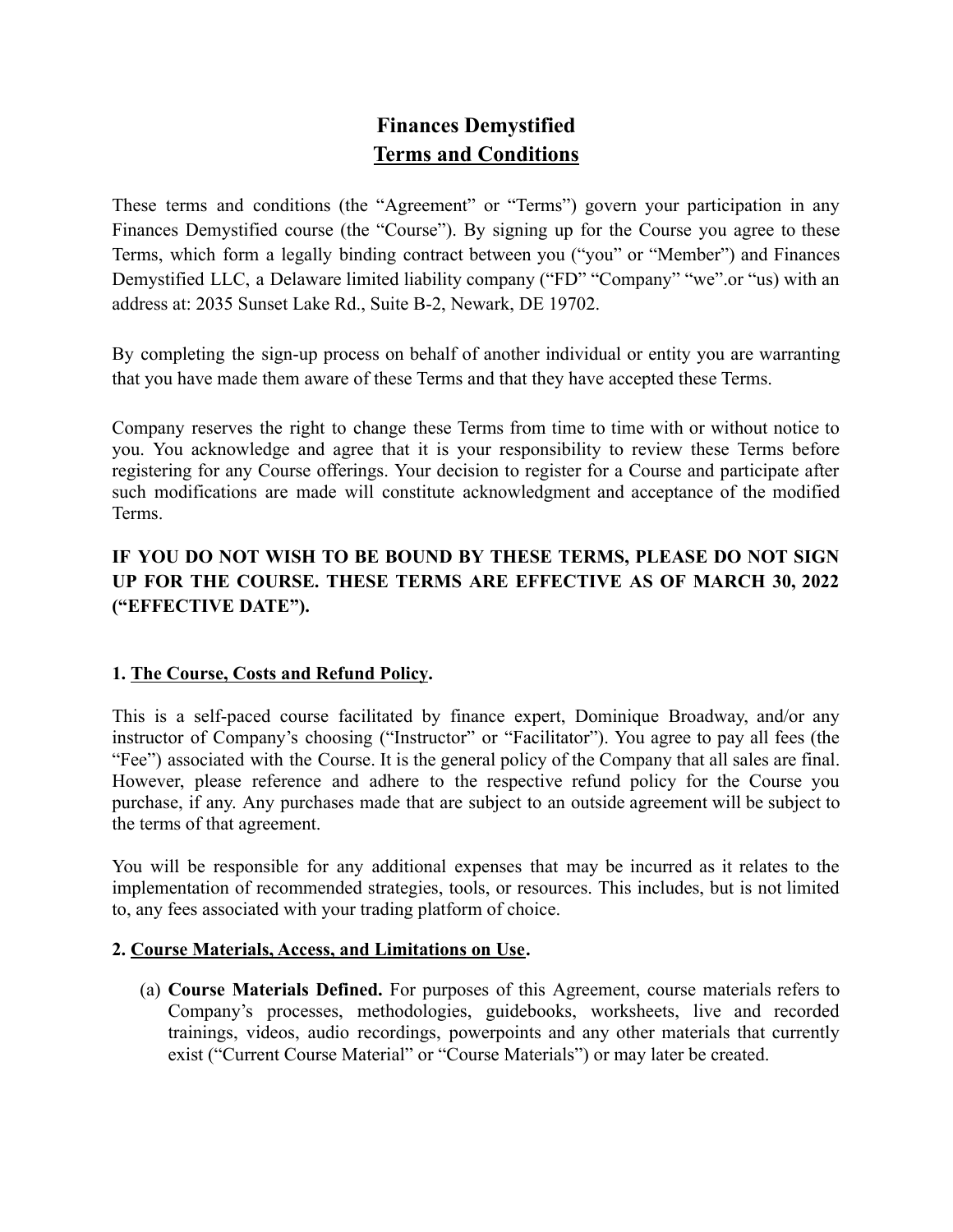- (b) **Access.** As a benefit of your membership, you will have lifetime access to Current Course Materials. Under no circumstance does your membership grant you access to materials that may be later created or added to the Course. Notwithstanding the foregoing, Company may in its sole discretion grant you access to later created materials.
- (c) **Limitations on Use.** In addition to Course Materials, you acknowledge and agree that anything you may view or access in the Course or in your interaction with Company is protected by any and all intellectual property and/or other proprietary rights, including but not limited to, trademarks, copyrights, service marks, logos, and/or the name of Company or its Affiliates, and is the sole property of Company (collectively "Company IP"). Nothing in these Terms grants you any right to use Company IP. **Except for a single copy made for personal use, You may not copy, reproduce, modify, republish, upload, post, transmit, or distribute any Company IP in any form or any means whatsoever. Any unauthorized use of Company IP violates our intellectual property interests and will result in your immediate removal from the Course, along with and any other Company courses, products, or offering, you may be participating in, denial of access to any and all Company products and offerings currently available or may be later created, as well as criminal and/or civil penalties.**

#### **3. No Guarantee, Disclaimer, and Warranties.**

While we operate to the best of our ability in regards to the selected Course you purchased on our Site, we cannot guarantee that this Course will yield or guarantee you any specific results. This includes, but is not limited to, you making money from your investments. You agree to not hold us liable for any results as a participant in this Course.

EXCEPT AS SPECIFICALLY SET FORTH IN THIS AGREEMENT, THERE ARE NO WARRANTIES OF ANY KIND, WHETHER EXPRESS OR IMPLIED, WITH RESPECT TO THE COURSE OR ANY DELIVERABLES, INCLUDING WITHOUT LIMITATION ANY WARRANTIES OF MERCHANTABILITY OR FITNESS FOR A PARTICULAR PURPOSE.

#### **4. Live Sessions.**

When applicable, live sessions will take place over the duration of the Course term. All live sessions will be recorded and made available to you.

#### **5. Confidentiality.**

The Parties agree to keep confidential any and all proprietary information relating to the other party's business, and any other information not generally made available to the public (collectively, "Confidential Information"). The term Confidential Information includes the terms of this Agreement. The Parties shall use all commercially practicable efforts to safeguard the secrecy and confidentiality of each other's Confidential Information, and shall not disclose any of the Confidential Information to any third party (other than as required to fulfill its contractual obligations or with the written consent of the other party), during the term and thereafter.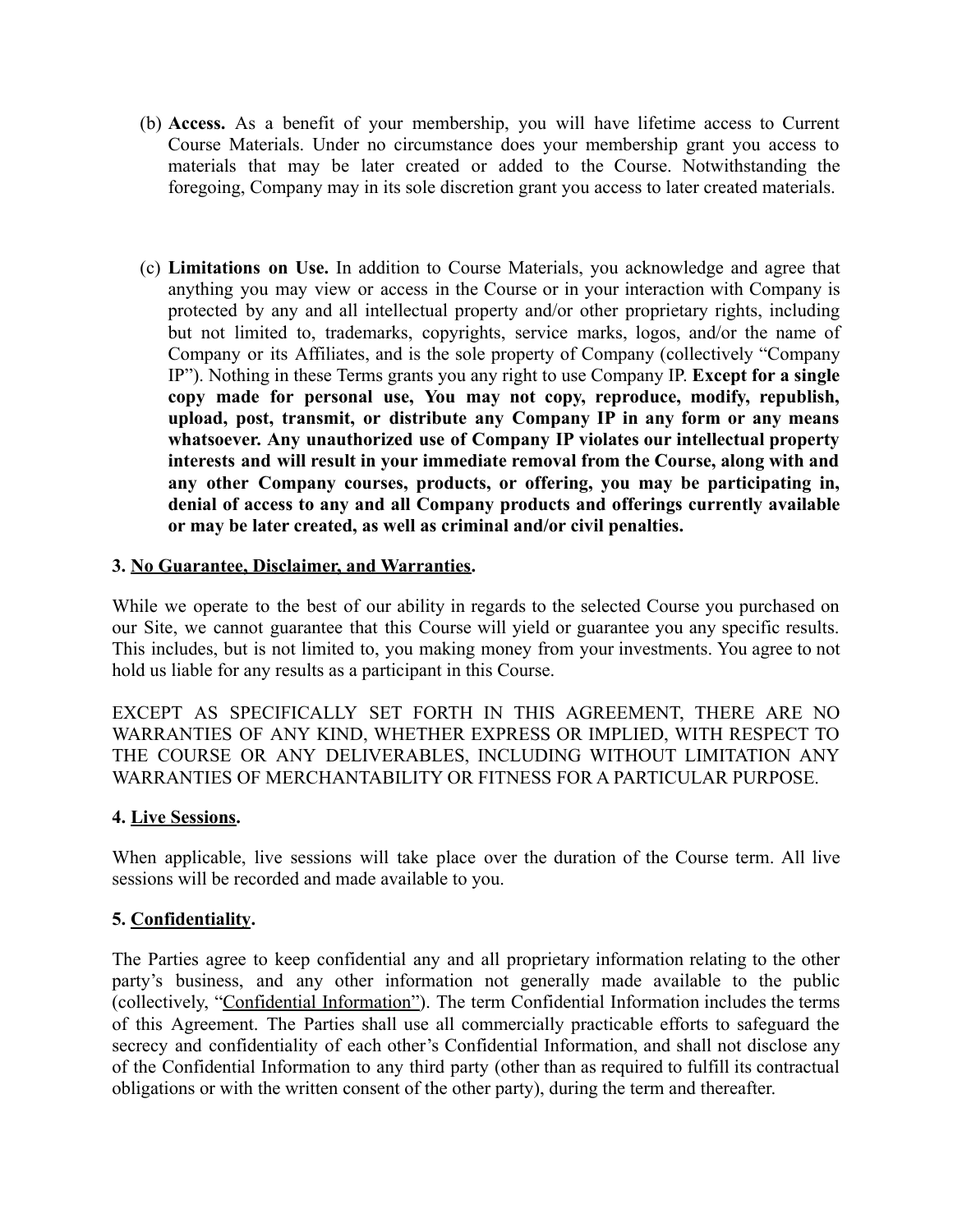#### **6. Privacy & Security**

*Login Required.* In order to access some of the Offerings on this site, or to post User Content, you may be asked to set up an account and password. Our account registration page requests certain personal information from you ("Registration Info"). You will have the ability to maintain and periodically update your Registration Info as you see fit. By registering, you agree that all information provided by you as Registration Info is true and accurate and that you will maintain and update this information as required in order to keep it current, complete and accurate.

*Passwords & Security.* If you register for an account on the Site, you agree that you are responsible for maintaining the security and confidentiality of your password, and that you are fully responsible for all activities or charges that are incurred under your account. Therefore, you must take reasonable steps to ensure that others do not gain access to your password and account. Our employees will never ask you for your password.

*Disclosure to Third Party Affiliates.* You hereby grant us the right to disclose to third parties certain Registration Info about you. The information we obtain through your use of this site, including your Registration Info, is subject to our Privacy Policy, which is specifically incorporated by reference into these Terms of Use.

**How we use your Personal Data.** We will only process your Personal Data, including sharing it with third parties, where (1) you have provided your consent which can be withdrawn at any time, (2) the processing is necessary for the performance of a contract to which you are a party, (3) we are required by law, (4) processing is required to protect your vital interests or those of another person, or (5) processing is necessary for the purposes of our legitimate commercial interests, except where such interests are overridden by your rights and interests. We may use Personal Data that you provide directly to us for the following purposes:

- to carry out our obligations arising from your Course registration, or any other contract entered into between you and us and to provide you with the information, products, and offerings.
- to organize Courses that you have purchased or registered for, and to provide you with information, and other materials, relating to the content of the Course
- to provide our newsletter and other publications, provided you have given your consent;
- to respond to your questions and provide related Course registration services;
- to provide you with information about other events, products and services we offer that are similar to those that you have already purchased, provided you have not opted-out of receiving that information;
- to provide you, or permit selected third parties to provide you, with information about events, products or services we feel may interest you, provided you have given your consent;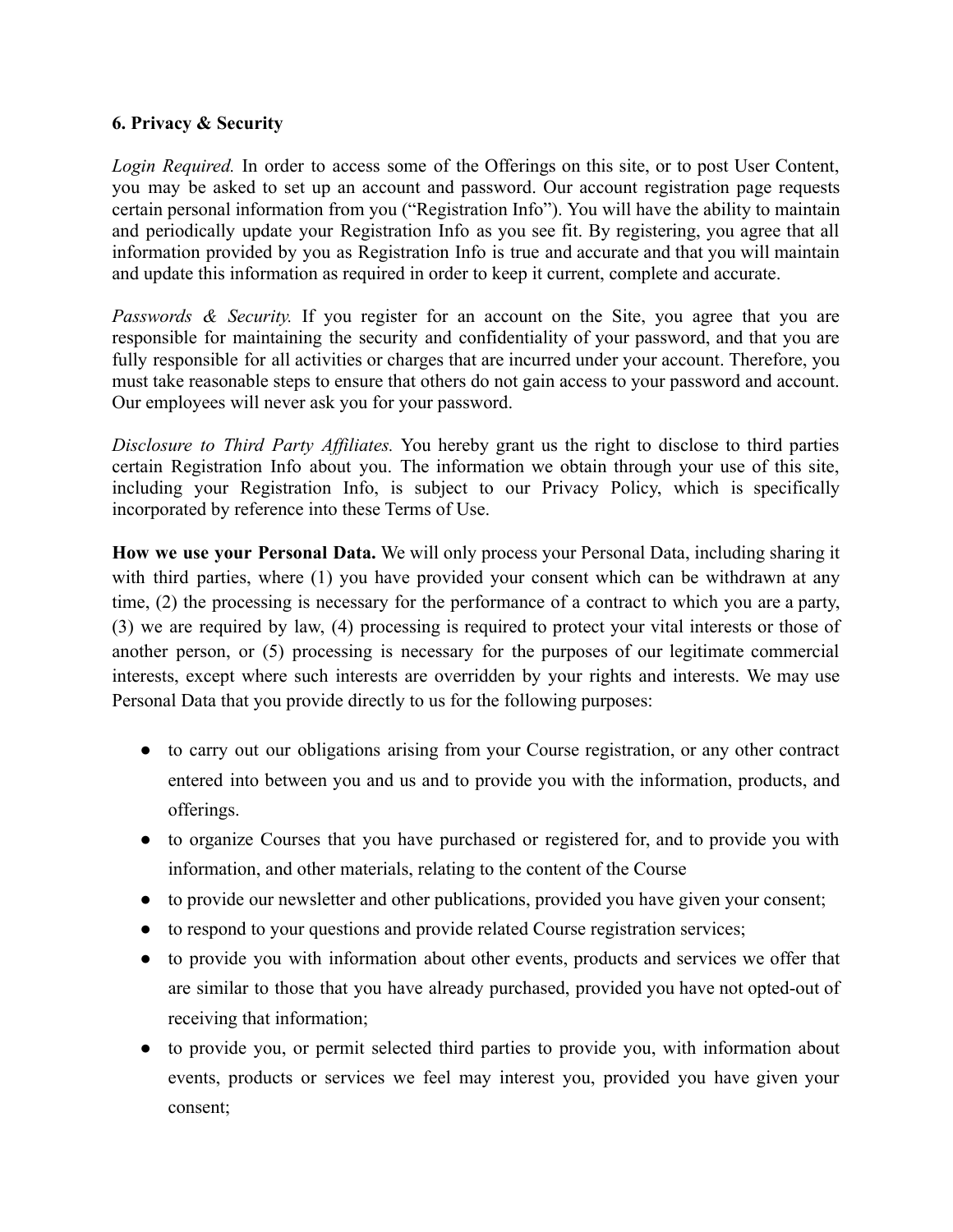- to transfer your information as part of a merger or sale of the business;
- to notify you about changes to our Course; and
- to ensure that content from our Site is presented most effectively for you and your computer.

**Information we collect about you.** We will use Personal Data that we have collected about your use of our Site:

- to administer our Site and for internal operations, including but not limited to troubleshooting, data analysis, testing, research, statistical and survey purposes;
- to improve our Site to ensure that content is presented most effectively for you and your computer;
- as part of our efforts to keep our Site safe and secure;
- to measure or understand the effectiveness of advertising we serve to you and others, and to deliver relevant advertising to you; and
- to make suggestions and recommendations to you and other users of our Site about goods or services that may interest you or them.

**Personal Data we receive from other sources.** We will combine this information with information you give to us and information we collect about you. We will use this information and the combined Personal Data for the purposes set out above (depending on the types of information we receive).

**When we share and who can access your Personal Data.** We may share your Personal Data for the purposes described in this Notice with:

- a member of our group
- partners, suppliers and subcontractorssub-contractors, for the performance of obligations arising from your Course registration, or any other contract we enter into with them or you or to provide you with the information, products and services that you request from us
- analytics and search engine providers that assist us in the improvement and optimization of our Site
- trusted third-party companies and individuals to help us provide, analyze, and improve the Site and our Course registration services (including but not limited to data storage, maintenance services, database management, web analytics and payment processing)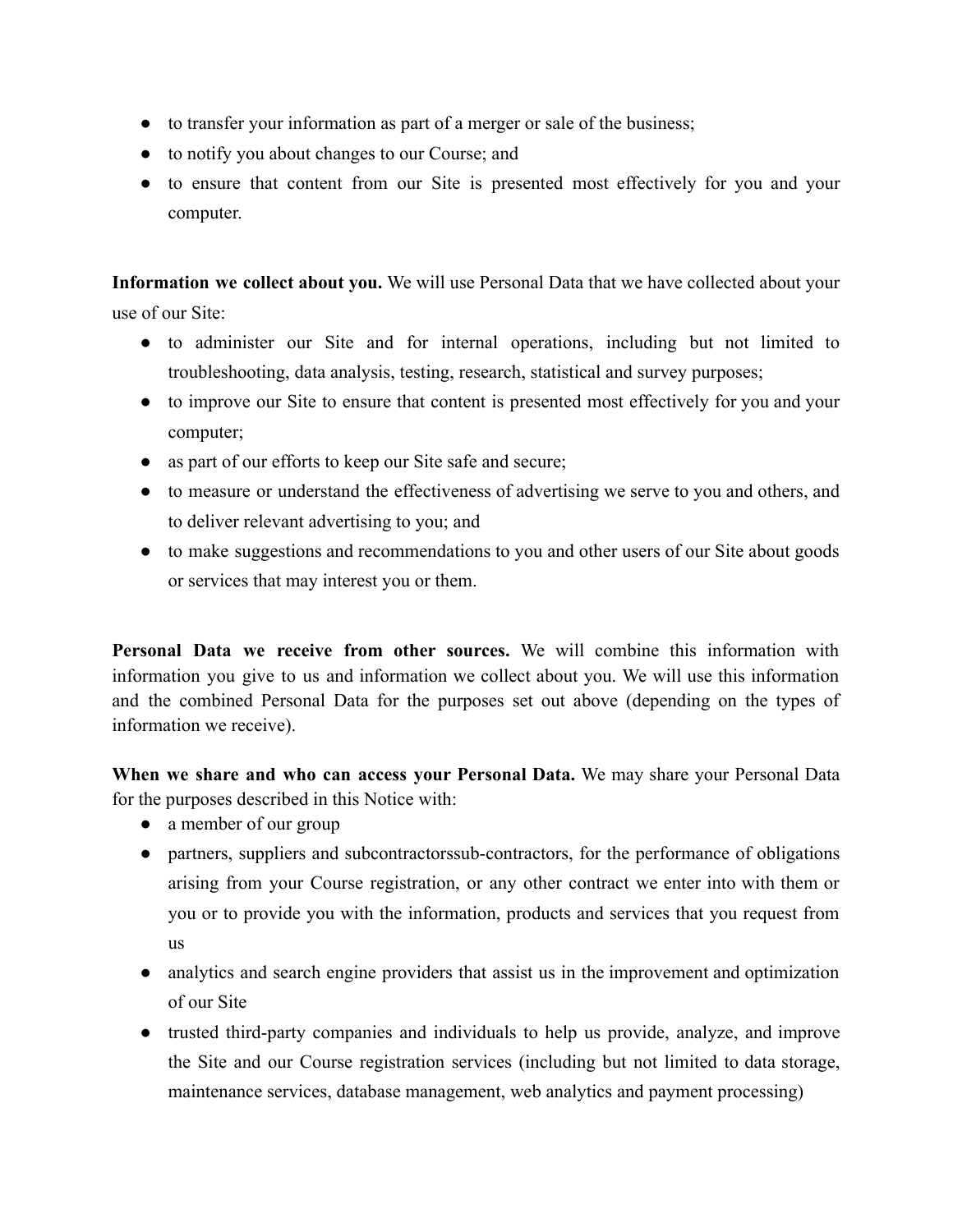- in the event that we sell or buy any business or assets, in which case we will disclose your Personal Data to the prospective seller or buyer of such business or assets
- if FD or substantially all of its assets are acquired by a third party, in which case Personal Data held by it about its customers will be one of the transferred assets.

We will only transfer your Personal Data to trusted third-parties who provide sufficient guarantees in respect of the technical and organizational security measures governing the processing to be carried out and who can demonstrate a commitment to compliance with those measures.

**Selling or renting your Personal Data.** We will never sell or rent your Personal Data to third parties without your opt-in consent.

**Security.** Although we use security measures to help protect your Personal Data against loss, misuse or unauthorized disclosure, we cannot guarantee the security of any and all information transmitted to us over the internet. All information you provide to us is stored on secure servers. Any payment transactions will be encrypted using SSL technology.

**Transfer of Personal Data outside of the European Economic Area ("EEA") and international users.** We are headquartered in the United States. Your Personal Data may be accessed by us or transferred to us in the United States or to our affiliates, partners, merchants, or service providers who are located worldwide. If you are visiting our Site from outside the United States, be aware that your information may be transferred to, stored, and processed in the United States where our servers are located, and our central database is operated. By using our Service, you consent to any transfer of this information.

**How long we store your Personal Data.** We will store your Personal Data, in a form which permits us to identify you, for no longer than is necessary for the purpose for which the Personal Data is processed. We may retain and use your Personal Data as necessary to comply with our legal obligations, resolve disputes, and enforce our agreements and rights, or if it is not technically reasonably feasible to remove it. Consistent with these requirements, we will try to delete your Personal Data quickly upon request.

**Retention.** We will retain your information for as long as your account is active or as needed to provide you with our Site and its features. If you wish to cancel your account or request that we no longer use your information to provide you service, contact us at *info@financesdemystified.com*. We will retain and use your information as necessary to comply with our legal obligations, resolve disputes, and enforce our agreements. We maintain one or more databases to store your Personal Data and may keep such information indefinitely.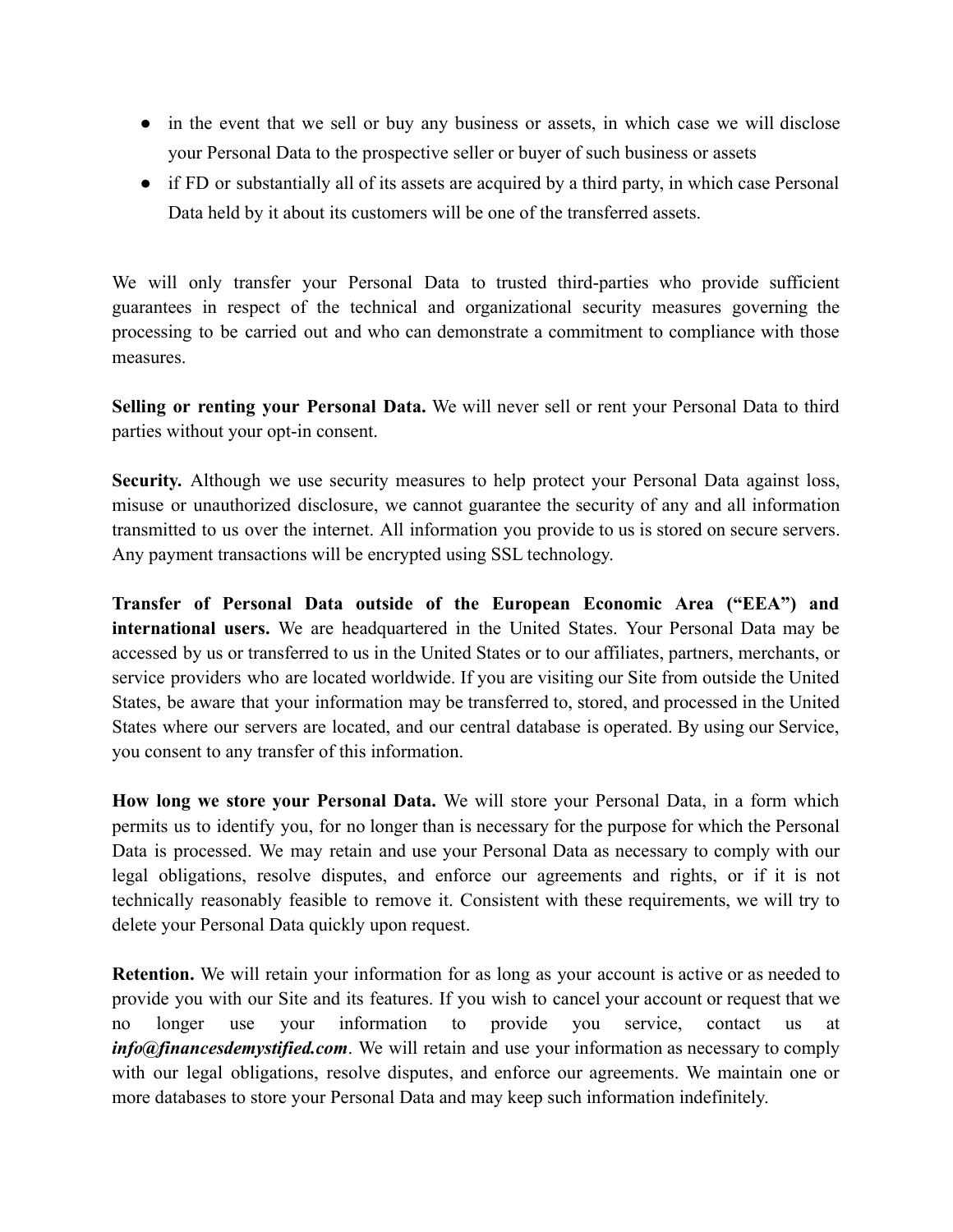**Where we store your personal data.** The Personal Data that you provide to us is generally stored on servers located in the United States. If you are located in another jurisdiction, you should be aware that once your Personal Data is submitted through our Site, it will be transferred to our servers in the United States and that the United States currently does not have uniform data protection laws in place

**Links to third party sites and services.** Our Sites may contain links to third party websites, applications and services not operated by us. These links are provided as a service and do not imply any endorsement by us of the activities or content of these sites, applications or services nor any association with their operators. Company is not responsible for the privacy policies or practices of any third party including websites or services directly linked to our Service. We encourage you to review the privacy policies of any third-party site that you link from our Service.

**Your rights for correction and removal.** If any of the information that we have about you is incorrect, or you wish to have information (including Personal Data) removed from our records, you may do so by contacting us at *info@financesdemystified.com*.

**Opting out.** Additionally, if you prefer not to receive marketing messages from us, please let us know by clicking on the unsubscribe link within any marketing message that you receive, by sending a message to us at *info@financesdemystified.com*.

**Your European rights.** FOR EUROPEAN RESIDENTS ONLY. You have the right to ask us not to process your Personal Data for marketing purposes. We will usually inform you (before collecting your Personal Data) if we intend to use your Personal Data for such purposes or if we intend to disclose your information to any third party for such purposes. You can exercise your right to opt in or opt out of such processing by checking certain boxes on the forms we use to collect your Personal Data. You can also exercise the right by contacting us using the [Contact](http://www.gsmiweb.com/get-involved.html?__hstc=62349555.886f9c8d737fdeb893ff5a88801fd31a.1523588028628.1544199485553.1544207249458.244&__hssc=62349555.5.1552410975509&__hsfp=1352309279) Us section on our Site. Under European data protection law, in certain circumstances, you have the right to:

**Request access to your Personal Data**. You may have the right to request access to any Personal Data we hold about you as well as related information, including the purposes for processing the Personal Data, the recipients or categories of recipients with whom the Personal Data has been shared, where possible, the period for which the Personal Data will be stored, the source of the Personal Data, and the existence of any automated decision making.

**Request correction of your Personal Data**. You may have the right to obtain without undue delay the rectification of any inaccurate Personal Data we hold about you.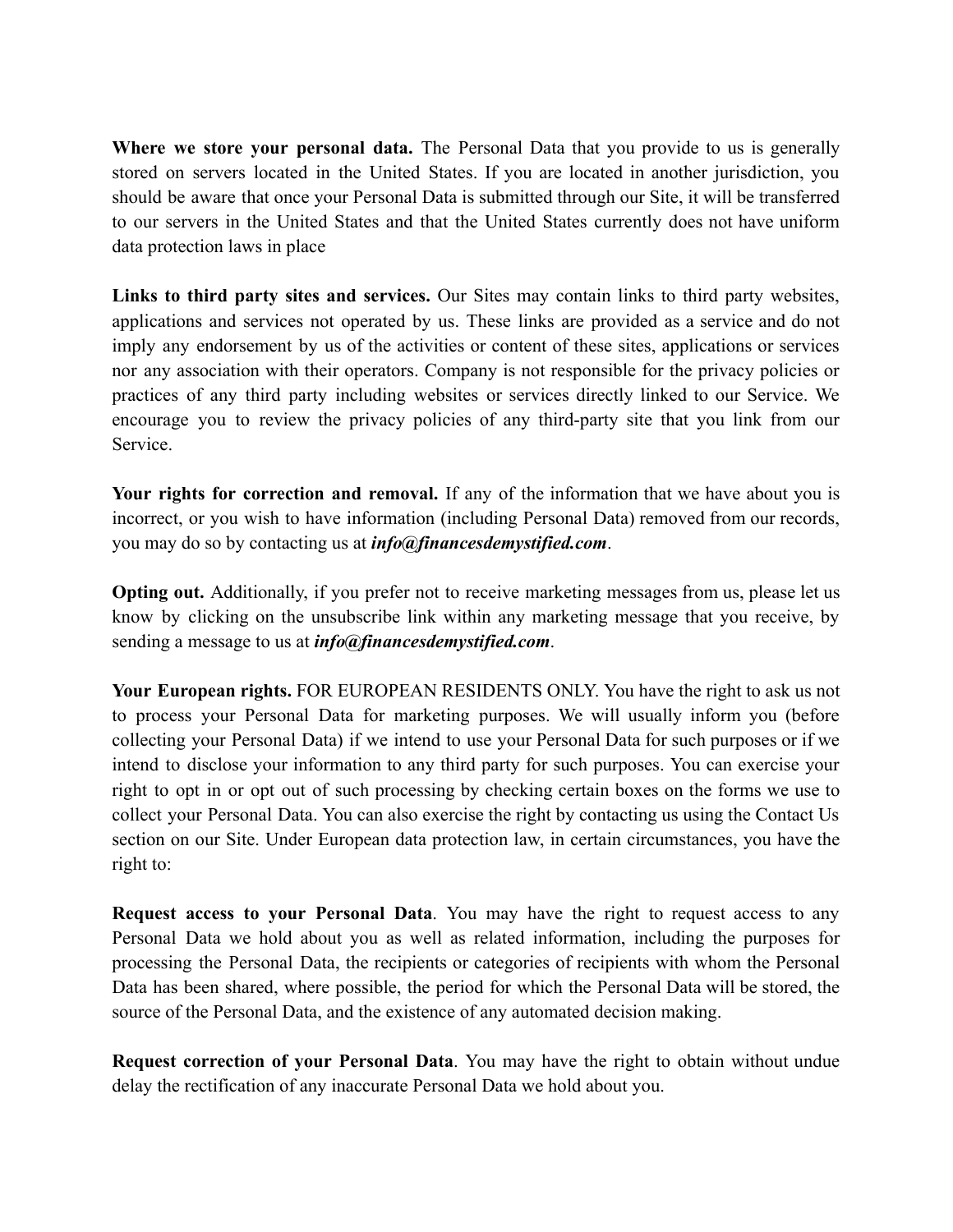**Request erasure of your Personal Data.** You may have the right to request that Personal Data held about you is deleted.

**Object to processing of your Personal Data.** You may have the right to prevent the processing of your Personal Data.

**Request restriction of processing your Personal Data.** You may have the right to restrict the processing of your Personal Data.

**Request transfer of your Personal Data.** You may have the right to request transfer of Personal Data directly to a third party where this is technically feasible.

**Withdraw your consent.** In addition, where you believe that FD has not complied with its obligations under this Notice or European law, you have the right to make a complaint to an EU Data Protection Authority, such as the UK Information Commissioner's Office. You can exercise any of these rights by contacting us using the [Contact](https://nciadev.wpengine.com/contact-us/) Us section on our Site.

**Your Californian rights.** FOR RESIDENTS OF CALIFORNIA ONLY. Section 1798.83 of the California Civil Code requires select businesses to disclose policies relating to the sharing of certain categories of your Personal Data with third parties. If you reside in California and have provided your Personal Data to FD, you may request information about our disclosures of certain categories of Personal data to third parties for direct marketing purposes. Such requests must be submitted to us at one of the following addresses: info@financesdemystified.com. Finances Demystified LLC Attn: California Privacy Rights 2035 Sunset Lake Rd., Suite B-2, Newark, DE 19702.

**Changes to this Notice** If we make any material changes to this Notice or the way we use, share or collect personal Data, we will notify you by revising the "Effective Date" at the top of this Notice, prominently posting an announcement of the changes on our Site, or sending an email to the email address you most recently provided us (unless we do not have such an email address) prior to the new policy taking effect. Any changes we make to this Notice in the future will be posted on this page and, where appropriate, notification sent to you by email. Please check back frequently to see any updates or changes to this Notice.

#### **7. Term and Termination.**

The Terms of this Agreement shall commence on the Effective Date and will remain in effect until terminated. You may terminate this Agreement by ending your participation in the Course at any time. **Company may terminate this Agreement at any time due to breach by you**, or by written notice to you. If Company terminates this Agreement no refund of full or partial Fee will be given.**You agree and understand that termination of this Agreement does not remove**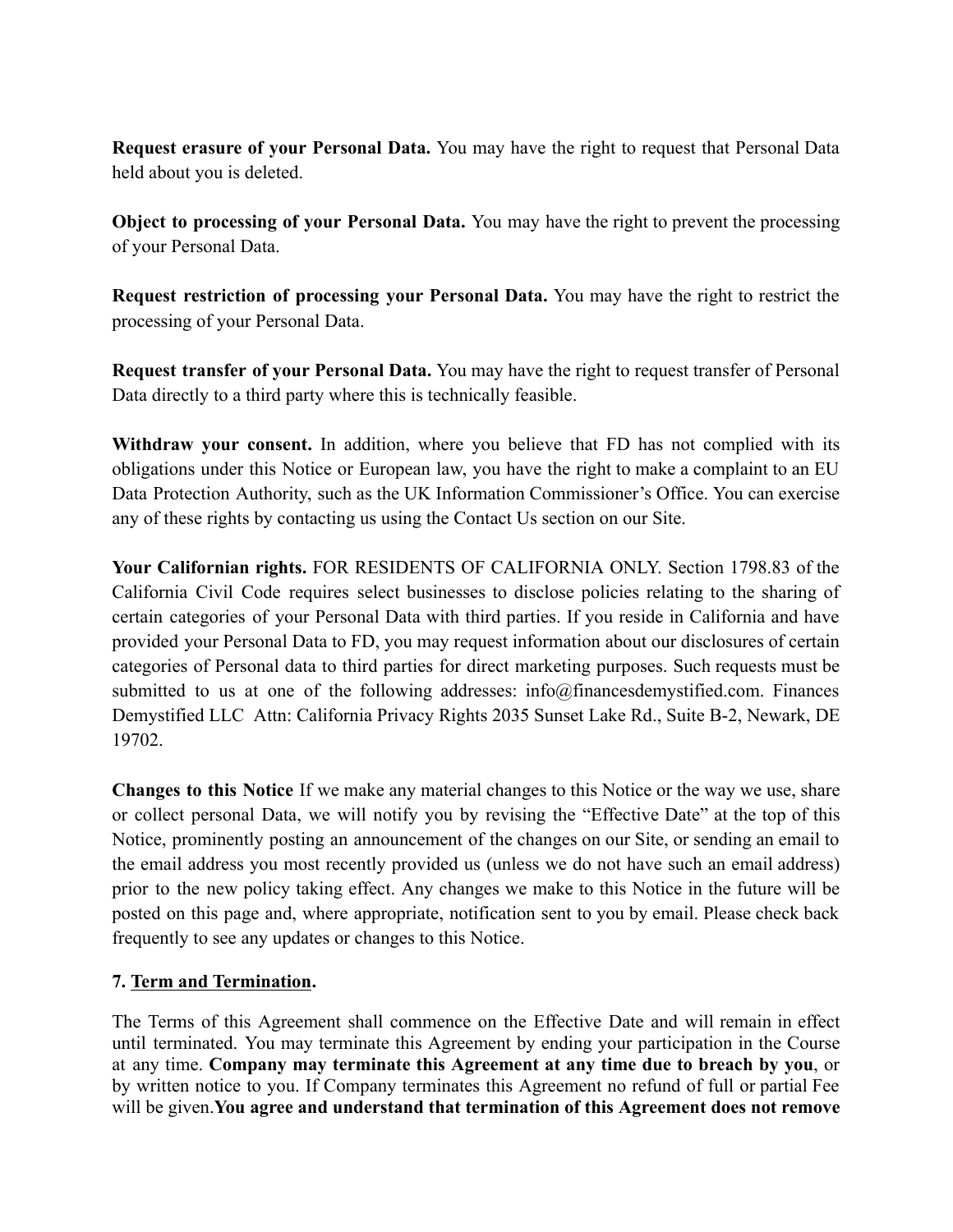**or negate your obligation to pay the full Fee.** Your failure to make timely payments under any applicable payment plan will automatically terminate this Agreement without written notice to you.

#### **8. Miscellaneous Provisions.**

- (a) **Governing Law**. These Terms shall be governed by and construed in accordance with the laws of the State of Delaware without regard to conflict of law principles.
- (b) **Dispute Resolution.** Any dispute, controversy or claim arising out of or related in any way to this Amendment or any services performed hereunder which cannot be amicably resolved by the parties shall be solely and finally settled by arbitration administered by the (American Bar Association) in accordance with its commercial arbitration rules. Judgment on the award rendered by the arbitrator(s) may be entered in any court having jurisdiction thereof. The arbitration shall take place before a panel of three (3) arbitrators sitting in New Castle County, Delaware. The language of the arbitration shall be English. The arbitrators will be bound to adjudicate all disputes in accordance with the laws of the State of Delaware. The decision of the arbitrators shall be in writing with written findings of fact and shall be final and binding on the parties. Each party shall bear its own costs relating to the arbitration proceedings irrespective of its outcome. This section provides the sole recourse for the settlement of any disputes arising out of, in connection with, or related to this Amendment.
- (c) **Representations and Warranties**. Each party represents and warrants to the other party that it has the right to enter into this Agreement and fulfill its obligations without violating any other agreement entered into with any third-party. Each party further represents and warrants to the other party that to the best of its knowledge, any and all materials or information of any kind that it provides: (i) does not infringe upon any third-party rights of any kind, including without limitation, any intellectual property rights, unfair competition, or publicity or privacy rights; and (ii) is true and accurate in all respects.
- (d) **Assignments**. The benefits and obligations of each of the parties under this Agreement may not be assigned without the written consent of the other party.
- (e) **Schedules and Exhibits**. All Schedules and Exhibits to this Agreement, if any, are incorporated by reference into, and made a part of, this Agreement.
- (f) **Severability**. In case any one or more of the provisions contained in this Agreement, for any reason, is held to be invalid, illegal, or unenforceable in any respect, such invalidity, illegality, or unenforceability shall not affect any other provisions of this Agreement, and shall be construed as if such invalid, illegal, or unenforceable provision had never been contained in this Agreement.
- (g) **Interpretation**. The fact of authorship by or at the request of a party must not affect the construction or interpretation of this Agreement.